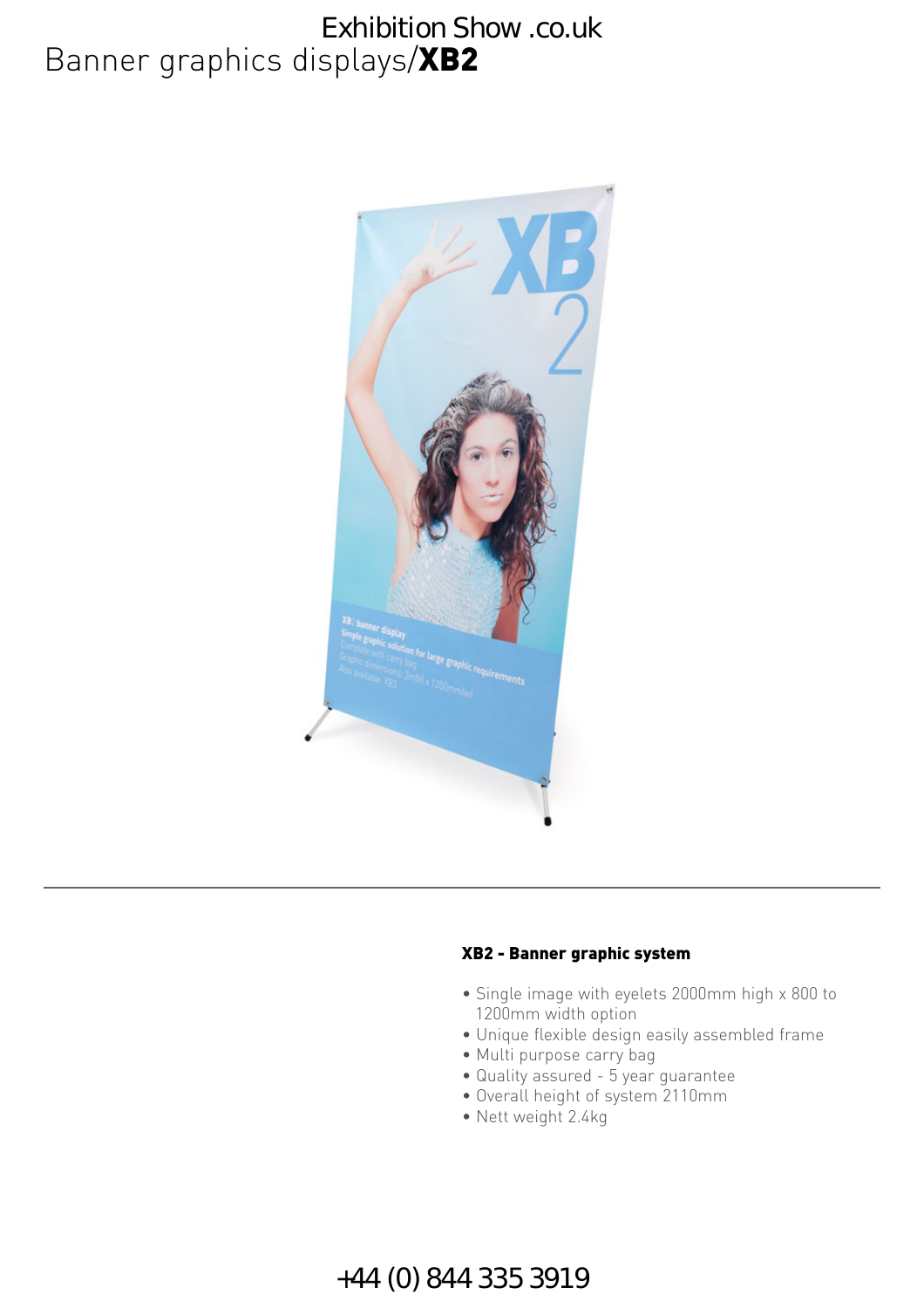# Exhibition Show .co.uk

# XB2 Banner Graphic Specification

#### 2000mm x 1200mm

**Visible graphic area**  $\circ$  $\bigcirc$ 2000mm x 1200mm Finished print size 2000mm x 1200mm Image bleed area 2010 x 1210mm (5mm all sides) 20mm eyelet (centre 20mm from each edge) *n.b. 2000mmh x 1200mmw is the maximum graphic dimension for the XB2 Banner. Due to the design of this system, graphics can be produced to any size from 2000mmh x 800mmw up to the maximum graphic dimension specified.*  $\bigcirc$  $\bigcirc$ 1200mm

+44 (0) 844 335 3919